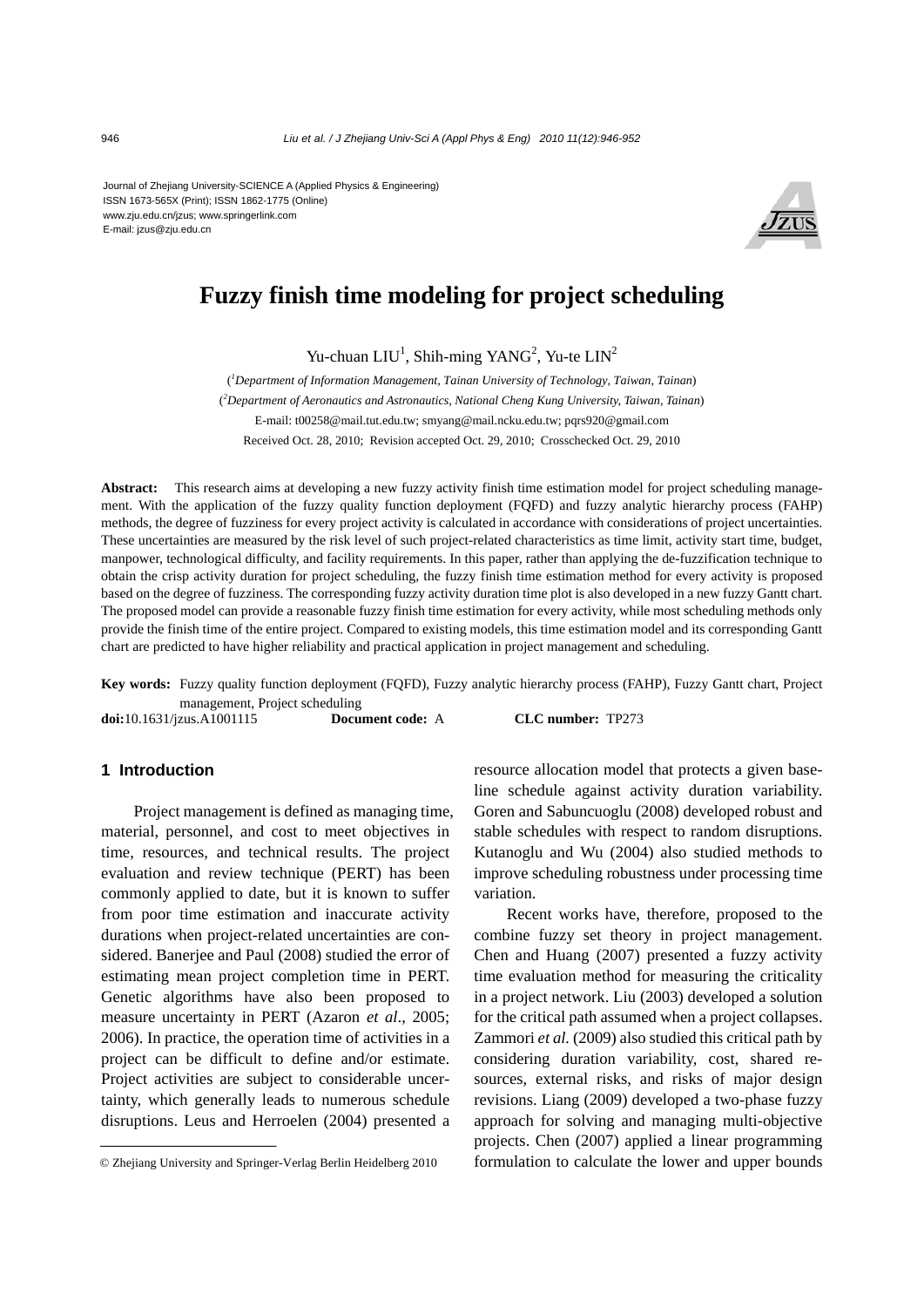of project duration, while Wang and Hao (2007) applied fuzzy linguistic probabilities to PERT. Yakhchali and Ghodsypour (2010) analyzed the possible earliest and latest start times of an activity in project networks. Shukla *et al.* (2008) considered resource-constrained project scheduling problems with the objective of minimizing the span subject to both temporal and resource constraints.

The application of the critical chain method in project management has also received considerable attention. A critical chain is the sequence of both precedence- and resource-dependent activities to complete a project. Cohen *et al*. (2004) examined the control mechanisms and alternatives of this critical chain for better project management performance. Yeo and Ning (2006) proposed to manage the time uncertainty in major equipment procurement. Ash and Pittman (2008) applied a heuristic approach to resource-constrained project scheduling. Tukel *et al.* (2006) introduced a method to determine the feeding buffer sizes in critical chain project scheduling. The above works, however, are ineffective for those projects either too complex or too similar to adequately define. Fuzzy critical chain (FCC) scheduling had been proposed as a potential solution (Chen and Hsu, 2004; Long and Ohsato, 2008). Despite the use of these fuzzy PERT or critical chain methods, scheduling processes based on either de-fuzzified activity times or resulted in a fuzzy number, are too difficult to be employed in real applications.

To propose a new method for estimating fuzzy activity duration, we integrate fuzzy quality function deployment (FQFD) methods that are often seen in engineering product development. The original concept of FQFD is to translate customer requirements into the technical language of engineering through the use of linguistic abstraction. The degree of fuzziness for each individual activity of a project is first defined using FQFD. Project uncertainties are measured based on the risk level of project characteristics. The fuzzy activity finish time estimation model proposed here is based on the degree of identified fuzziness. Also proposed is the fuzzy Gantt chart, which describes the fuzzy activity duration for the project network. Instead of providing the finish time of the entire project, the proposed algorithm can provide a reasonable fuzzy finish time estimation for each activity. Through the use of the proposed fuzzy estimation method, it is anticipated that project uncertainties will be analyzed more effectively and efficiently in the area of project scheduling management.

## **2 Degree of fuzziness by FQFD and FAHP in project scheduling application**

FQFD has been applied in the translation of customer requirements into engineering specifications for product development. Lin *et al.* (2006) presented a procedure to effectively link customer requirements with design characteristics for product design. An integrated framework based on FQFD and fuzzy optimization was proposed by Kahraman *et al*. (2006). Bottani and Rizzi (2006) applied FQFD to customer management, while Chen *et al.* (2006) used it to rank technical attributes in flexible manufacturing system designs. Bottani (2009) presented an approach aimed at identifying the most appropriate enabler to be implemented on the market. Customer need is represented by the house of quality (HOQ) matrix (Fig. 1), denoting the translation of one level of design consideration into the next. Customer need is also called customer attribute (CA), and is often determined through surveys or direct questions. CAs are translated into engineering characteristics (ECs) by linguistic expressions {VL, L, M, H, VH} at different technical rankings, where VL, L, M, H, and VH represent very low, low, median, high, and very high, respectively. The weights of ECs are evaluated by



**Fig. 1 Example of FQFD with five fuzzy linguistic spaces {VL, L, M, H, VH}**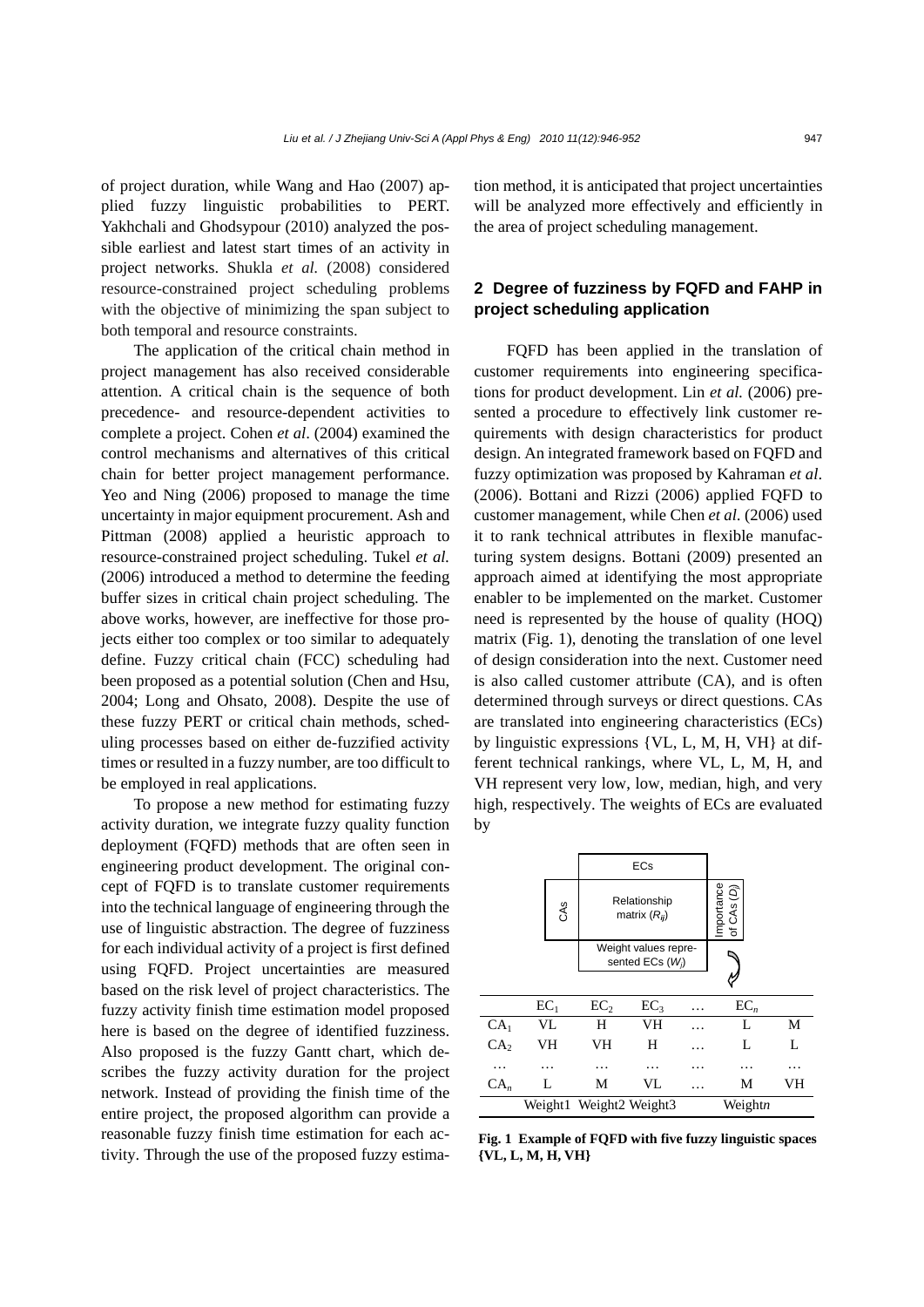$$
W_i = \sum_{j}^{m} R_{ij} D_j, i = 1, 2, ..., n,
$$
 (1)

where  $D_i$  represents the *j*th importance factor of CA, *Rij* is the relationship between the *j*th CA and the *i*th EC, *m* is the number of importance representing CA, and *n* is the number of weight representing EC. The relationship matrix  $(R_{ij})$  is described in linguistic terms with a fuzzy set. For example, CAs, ECs and the relationship matrix in FQFD are all represented by five linguistic spaces {VL, L, M, H, VH}. *Rij* indicates the relative risk level of *j*th CA to *i*th EC, and *Wj* represents the *j*th calculated total risk of ECs under the consideration of CAs and  $D$ *.*  $W_i$  is defined as the degree of fuzziness for each activity. The linguistic value of "VH" for the relation matrix element of  $EC_1$ to  $CA<sub>2</sub>$  means the relative risk level of the project characteristics  $CA<sub>2</sub>$  for this activity is very high (i.e., the uncertainty of  $EC_1$  activity on the project characteristics  $CA<sub>2</sub>$  is significant). On the contrary, the "VL" for the relation matrix element of  $EC_1$  to  $CA_1$  means the relative risk level of  $CA<sub>1</sub>$  for this activity is very low (i.e., the uncertainty of  $EC_1$  activity on the project characteristics  $CA<sub>1</sub>$  is insignificant). The importance vector of CAs shown in Fig. 1 indicates the relative importance of the project characteristics. A fuzzy set *F* in a specific discourse *U* can be defined as a set of ordered pairs:

$$
F = \{(x, \mu(x)) | x \in U\},\tag{2}
$$

where  $\mu(x)$  is the degree of membership function of  $F$ in [0, 1]. A fuzzy set can be defined mathematically by assigning each possible individual to a value of the membership function. To make the calculated fuzzy values useful, they must be translated back to crisp values through de-fuzzifizcation processes within the center of area method:

$$
x_0 = \frac{\int_x x \cdot \mu(x) dx}{\int_x \mu(x)},
$$
 (3)

where  $x_0$  is the de-fuzzified value. Fuzzy scheduling considers activity duration time as a fuzzy number rather than a crisp number. Using fuzzy arithmetic calculations, then the value must be translated into a crisp value via de-fuzzifizcation.

The demand to finish a project in a shorter time is increasing in today's competitive environment. Moreover, challenges to or difficulties in project management also increase by the disturbance of many delays/interruptions, as well as uncertainties stemming from many unidentifiable environmental factors. When applying FQFD to a project management, the risk level of such project characteristics as project time limit (PTL), project activity begin time (PABT), project budget (PB), manpower (MP), technological difficulty (TD), and facility requirements (FRs) are considered as CAs, while the project activities are defined as ECs.

Up to now, the analytic hierarchy process (AHP) has been commonly used for determining the rank of CAs in QFD by filling in the crisp values for the ratio of CAs toward one another (Franceschini and Rupil, 1999). However, what if the project manager fails to determine accurate ratios while ranking? This case identifies a legitimate need for using qualitative assessment in defining the relationship of one CA to another. Taking qualitative assessment into consideration, Vanegas and Labib (2001) applied the fuzzy analytic hierarchy process (FAHP) to rank CAs with the outcome of the weighted values, which are in the form of a fuzzy number (Vanegas and Labib, 2001). The membership function of FAHP is the same as that of the proposed FQFD as shown in Fig. 2.



**Fig. 2 Relationship membership function of FQFD** 

To determine the weighted values of CAs, the fuzzy relationship matrix of CAs (Fig. 3) will be used to determine the eigenvector of the weighted values in the form of a fuzzy number (Cheng and Mon, 1994). In the process of completing the fuzzy relationship matrix of CAs to determine the ranking, this study used ten fuzzy numbers to represent the relationship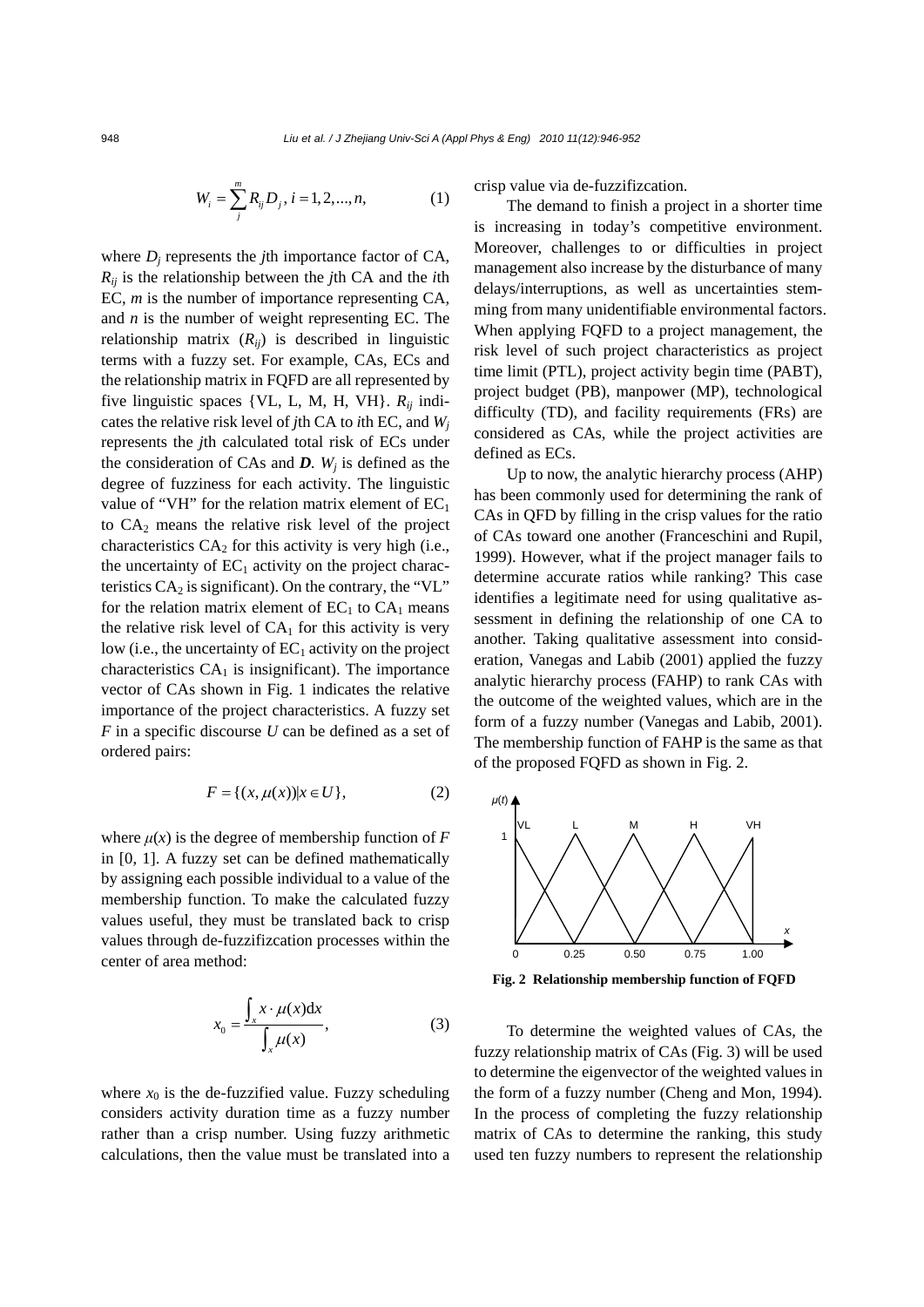of one CA to another. A definition for each fuzzy number is provided in Table 1.

|      |                     | PABT                          | РB                            | MP                            |    | FR |
|------|---------------------|-------------------------------|-------------------------------|-------------------------------|----|----|
| PTL  |                     | VL                            | м                             | м                             | VH | VH |
| PABT | Inverse VL          |                               |                               | м                             | н  | VH |
| РB   | Inverse M Inverse L |                               |                               |                               | м  | н  |
| MP   |                     | Inverse M Inverse M Inverse L |                               |                               | м  |    |
| TD   | Inverse             |                               | Inverse H Inverse M Inverse M |                               |    |    |
| FR   | Inverse             | Inverse                       |                               | Inverse H Inverse H Inverse L |    |    |

**Fig. 3 Fuzzy relationship of CAs** 

**Table 1 Fuzzy number definition for CAs**

|    |                  | Triangular mem-Degree of impact with respect to |
|----|------------------|-------------------------------------------------|
|    | bership function | project duration                                |
| VL | (1, 1, 3)        | Equal impact as compared with the               |
|    |                  | others                                          |
| L  | (1, 3, 5)        | A little more impact over the others            |
| М  | (3, 5, 7)        | More impact over the others                     |
| н  | (5, 7, 9)        | Much more impact over the others                |
| VН | (7, 9, 9)        | Overwhelming impact over the<br>others          |

As defined in Fig. 3, the project duration is greatly affected by the PTL and PABT, indicating that this is a long-period project with an actual PABT commencing much later than expected. This project also requires significant MP and has an elevated PB, indicating that MP and PB could be factors that increase project duration, while its TD and FRs pose no issue for project duration. Using the FAHP to prioritize the CAs, a ranking of CAs with weighted values in fuzzy number form is generated. The average triangular membership function is the largest weighted value of PTL; thereby identifying it to be the factor that will most increase project duration. The mean weighted value of FR is the smallest, indicating this to be the factor that least affects project duration and hence, poses no issue for this case project.

As for the example of a project activity network shown in Fig. 4, there are 11 project activities (A–K) with a possible duration time range when uncertainties considered. The fuzzy model is independent on the activity duration and can be in any membership. The trapezoidal fuzzy model is adopted because of its simplicity. The fuzzy model  $\mu(t)$  is used to express the degree of an element belonging to a fuzzy set. The

trapezoidal fuzzy model as shown in Fig. 5 can be defined as

$$
\mu(t) = \begin{cases}\n(t-a) / (b-a), & \text{for } t \in [a,b], \\
1, & \text{for } t \in [b,c], \\
(d-t) / (d-c), & \text{for } t \in [c,d], \\
0, & \text{for } t \notin [a,d].\n\end{cases}
$$
\n(4)





Activity A (27–33) can be completed in 27–33 d. A, B, C, and D are conducted sequentially, while D, G, and K concurrently



**Fig. 5 Trapezoidal fuzzy model for project network activity** 

For a project activity with duration of  $(T_1, T_2)$ , the trapezoidal fuzzy model of activity duration time can be defined as  $a=T_m-T_s$ ,  $b=T_m-T_s/2$ ,  $c=T_m+T_s/2$ ,  $d=T_m+T_s$ , where the mean duration  $T_m=(T_1+T_2)/2$  and duration span  $T_s = T_2 - T_1$ . Table 2 shows the results of the fuzzy model for every activity. The project characteristics considered in this work including the PTL, PABT, PB, MP, TD, and FR. The risk levels are all in 5 fuzzy spaces: {very long/large/hard, long/large/hard, medium, short/small/easy, very short/small/easy}. Longer project time such as project activity C can induce unexpected events and cause delay, and in that way the project duration will be increased. Thus, the risk level of activity C is defined as "VH". For the case of very short project time, such as project activity H, the risk level can be defined as "VL" because there is little chance for uncertainties. Table 3 shows the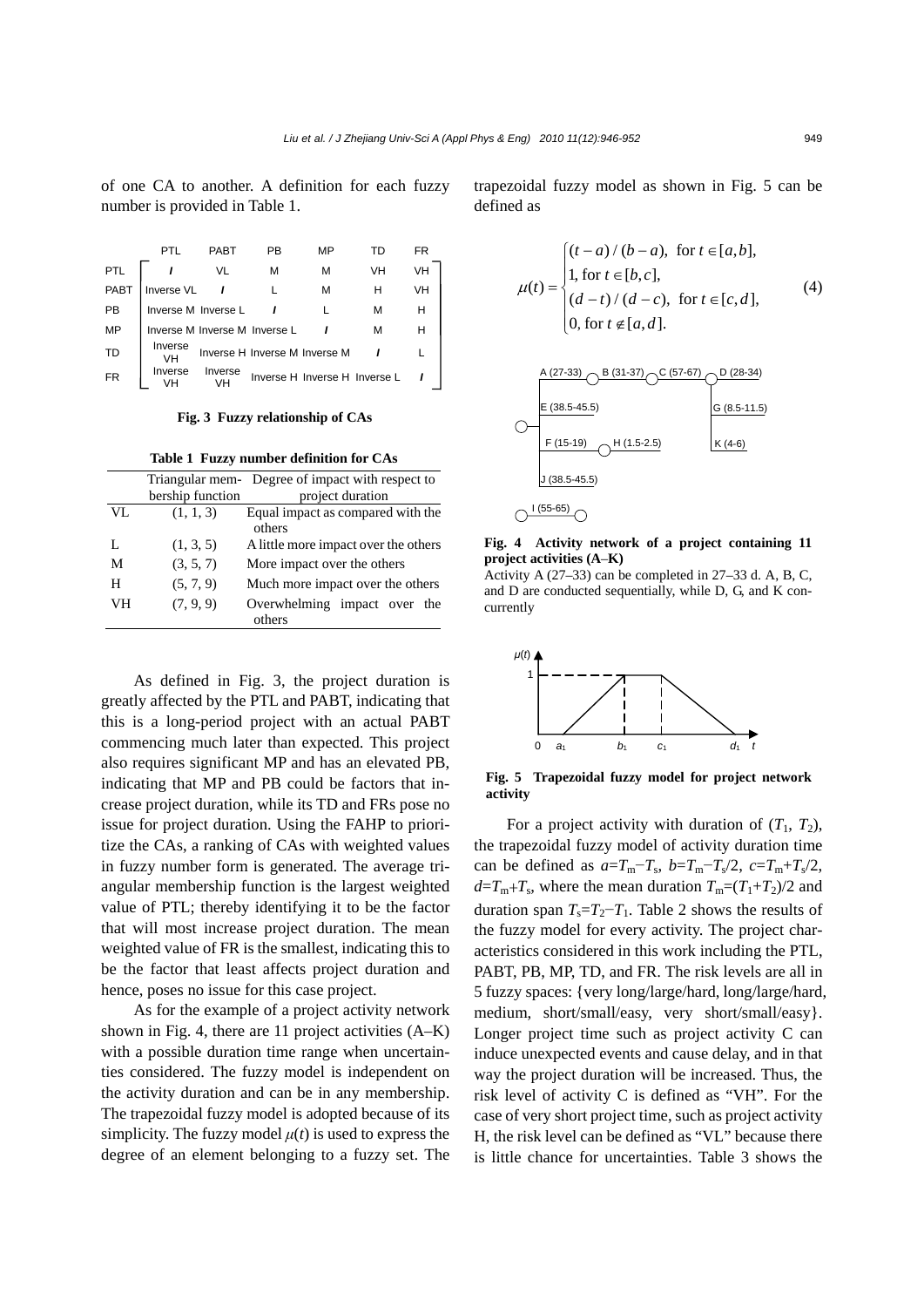relationship matrix in the fuzzy set for every activity with respect to the six project characteristics. The linguistic space of fuzzy set {VL, L, M, H, VH} shown in Fig. 2 is defined according to engineers' experience (Liu *et al*., 2008). The calculated weighting *Wi* from Eq. (1) is also listed in Table 3. Consider  $a_i$  is the normalized weight,  $\overline{W}$  is the mean and  $\sigma$  is the standard deviation of the weights calculated from Table 3.

$$
a_i = \frac{W_i}{\overline{W} + 3\sigma},\tag{5}
$$

where  $\overline{W}$  + 3 $\sigma$  stands for the span of mean value with three times of standard deviation for the Gaussian distribution case. Most of the weights (99.5%) will be included in this region to make  $a_i \leq 1$ . From the definition of the relation matrix  $(R_{ij})$ ,  $a_i$  can be considered as the relative degree of fuzziness for every activity of the project. Those activities with larger  $a_i$ , such as project activity C, indicate higher fuzziness, i.e., the

**Table 2 Fuzzy models for every activity of the project**

| Activity         | Fuzzy model          |
|------------------|----------------------|
| $A(27-33)$       | (24, 27, 33, 36)     |
| $B(31-37)$       | (28, 31, 37, 40)     |
| $C(57-67)$       | (52, 57, 67, 72)     |
| $D(28-34)$       | (25, 28, 34, 37)     |
| $E(38.5 - 45.5)$ | (35, 38.5, 45.5, 49) |
| $F(15-19)$       | (13, 15, 19, 21)     |
| G(8.5–11.5)      | (7, 8.5, 11.5, 13)   |
| $H(1.5-2.5)$     | (1, 1.5, 2.5, 3)     |
| I $(55-65)$      | (50, 55, 65, 70)     |
| $J(38.5-45.5)$   | (35, 38.5, 45.5, 49) |
| $K(4-6)$         | (3, 4, 6, 7)         |

uncertainties are more likely to occur. Those with smaller  $a_i$ , such as activities H and K, can be considered less fuzzy, with lower uncertainties.

## **3 Fuzzy activity duration estimation based on the degree of fuzziness**

Fuzzy project scheduling methods, such as fuzzy PERT or FCC, need de-fuzzification when calculating the project duration and scheduling. In this study, we developed a method of using degree of fuzziness to estimate each activity's finish time. After applying FQFD and FAHP to determine the weight of every activity,  $W_i$ , we can determine  $a_i$ , the normalized degree of fuzziness of every activity. The range of the normalized degree of fuzziness is from 0 to 1. The larger the number, the fuzzier the activity. And we defined that the earliest finishing time of an activity is at  $b_1$  in Fig. 5, while the latest finishing time is at  $d_1$ . If  $a_i$  equals 1 means this work is extremely fuzzy, we say it will be finished at its latest time, which is at  $d_1$  in Fig. 5. If *ai* equals 0 means this work is not fuzzy at all, and one can declare that it will be done at the earliest time, which is at  $b_1$  in Fig. 5. Using the method of interpolation, we can derive the equation of finish time  $P_i$  for every activity as shown in Fig. 6.

$$
P_i = b_i + (d_i - b_i)a_i.
$$
 (6)



**Fig. 6 Project time estimation using the degree of fuzziness** 

| There is a problem to the project to show in the $\mathbf{r}$ |      |      |      |      |      |      |      |      |      |      |      |                    |
|---------------------------------------------------------------|------|------|------|------|------|------|------|------|------|------|------|--------------------|
|                                                               | A    | B    |      | D    | Е    | F    | G    | Н    |      |      | K    | Importance of CA   |
| <b>PTL</b>                                                    | М    | H    | VH   | M    | H    |      | VL   | VL   | VH   | H    | VL   | (0.21, 0.37, 0.74) |
| PABT                                                          |      | М    | VH   | L    | Н    | VL   | VL   | VL   | Н    | Н    | VL   | (0.14, 0.33, 0.58) |
| PВ                                                            | М    | М    | H    | M    | Н    | VL   | L    | VL   | VH   | VH   |      | (0.07, 0.15, 0.33) |
| MP                                                            | М    | H    | VH   | Н    | М    | H    | L    | VI.  | Н    | VH   | L    | (0.05, 0.09, 0.21) |
| TD                                                            | Н    | М    | H    | H    | L    | VH   | М    | VI.  | H    | VL   | VL   | (0.02, 0.04, 0.08) |
| FR                                                            | VН   |      | H    | M    | М    | H    | М    | L    | Н    | Н    |      | (0.01, 0.02, 0.05) |
| $W_i$                                                         | 0.64 | 0.84 | 1.10 | 0.66 | 0.94 | 0.40 | 0.26 | 0.17 | 1.06 | 0.99 | 0.24 |                    |
| $a_i$                                                         | 0.37 | 0.49 | 0.64 | 0.39 | 0.55 | 0.23 | 0.15 | 0.10 | 0.62 | 0.58 | 0.14 |                    |

Table 3 FOFD/FAHP results of the project as shown in Fig. 4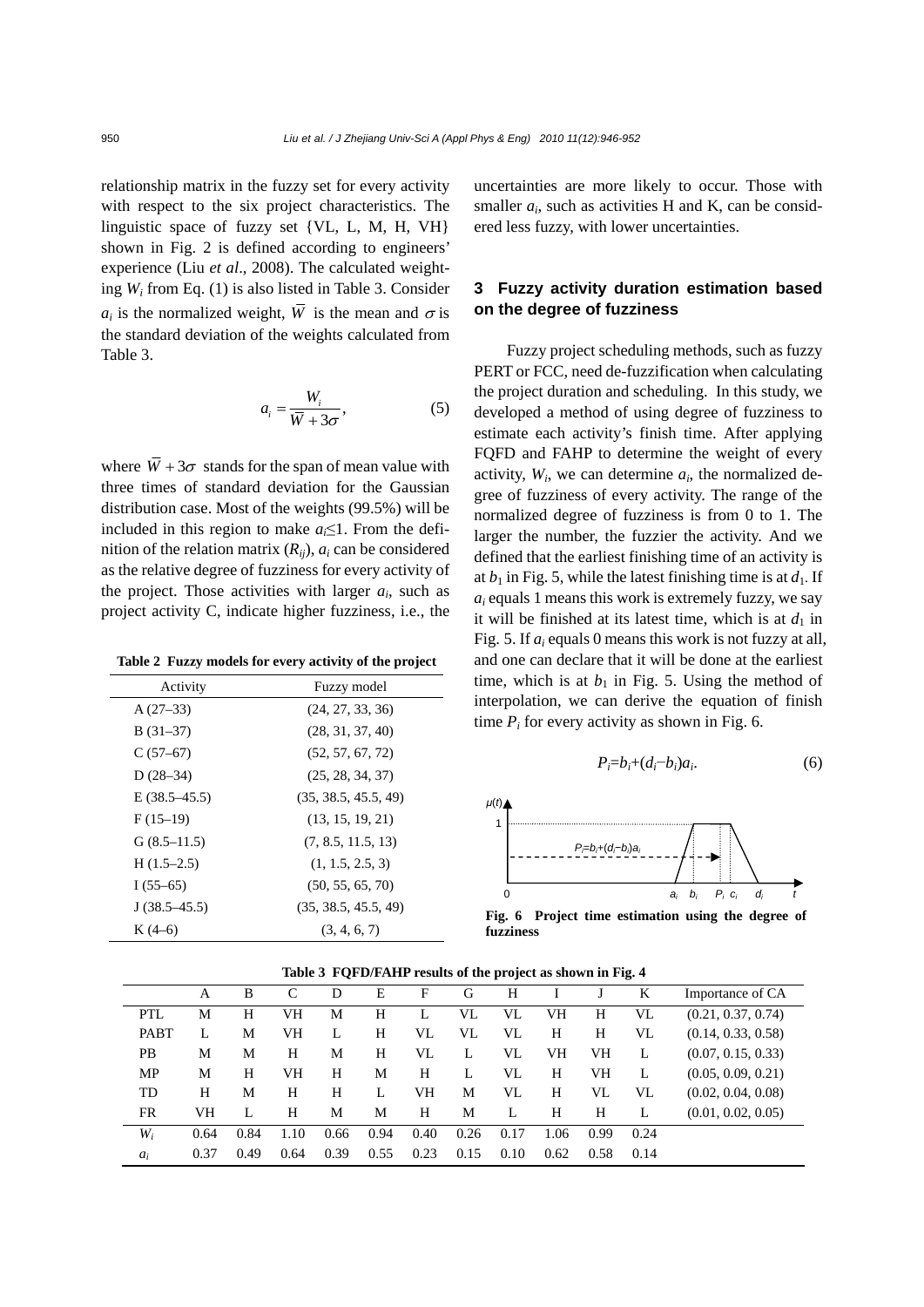For the case of more than one precedent activity, such as  $P_s$  and  $P_t$  as precedents of  $P_k$ , the critical path can be determined from the longest finish time as

$$
P_k = \max(P_k^s, P_k^t),\tag{7}
$$

where  $P_k^s = \sum_{i=1}^s P_i$  $P_{k}^{s} = \sum P_{i}$  $=\sum_{i=1}^{s} P_i$  and  $P_k^t = \sum_{i=1}^{t} P_i$ .  $P_{k}^{t} = \sum_{i} P_{i}$  $=\sum_{i=1}^{n} P_i$ . The total project

time will be equal to the summation of  $P_k$  on the critical path.

Table 4 lists the project time comparisons of the proposed method with the usual fuzzy PERT. The estimated total project time 164 d is based on the proposed method in this study. The estimated project time of 164 d will be more reliable for managers, and the sequential plot of activity finish time will be more practical for project management. The uncertainty in activity duration is too difficult to quantify. It is mostly determined according to the subjective experience of project managers. By integrating FAHP and FQFD, the degree of fuzziness can be defined and further applied to the starting time estimation for every activity. The fuzzy Gantt chart as shown in Fig. 7 can provide a practical tool for the management of fuzzy project scheduling. Application of the proposed fuzzy activity duration time estimation algorithm is shown both effective and efficient.

**Table 4 Scheduling results of different fuzzy estimations**

| Method of estimation          | Project time (d) |
|-------------------------------|------------------|
| Latest finish $(\Sigma d_i)$  | 185              |
| Late possible $(\Sigma c_i)$  | 171              |
| Early possible $(\Sigma b_i)$ | 143              |
| Proposed algorithm            | 164              |



**Fig. 7 Sequential finish time plot for the project as shown in Fig. 4** 

#### **4 Conclusions**

1. With the application of FQFD and FAHP methods, the degree of fuzziness for every project activity is calculated under the considerations of the importance of CAs and project characteristics, including PTL, PABT, PB, MP, TD, and FR.

2. The fuzzy finish time model is proposed based on the degree of fuzziness to provide a reasonable and clear estimation of activity finish time in fuzzy scheduling. Instead of providing the finish time of the whole project, the proposed method can provide a clear and reasonable finish time for every activity in a project, and that will be more reliable and practical in project management applications.

3. In addition to the finish time estimation, the fuzzy Gantt chart is also developed. Compared to the usual fuzzy scheduling methods, this plot provides an easy-to-manage tool for project managers.

#### **References**

- Ash, R.C., Pittman, P.H., 2008. Towards holistic project scheduling using critical chain methodology enhanced with PERT buffering. *International Journal of Project Organization and Management*, **1**(2):185-203. [doi:10. 1504/IJPOM.2008.022191]
- Azaron, A., Perkgoz, C., Sakawa, M., 2005. A genetic algorithm approach for the time-cost trade-off in PERT networks. *Applied Mathematics and Computation*, **168**(2): 1317-1339. [doi:10.1016/j.amc.2004.10.021]
- Azaron, A., Katagiri, H., Sakawa, M., Kato, K., Memariani, A., 2006. A multi-objective resource allocation problem in PERT networks. *European Journal of Operational Research*, **172**(3):838-854. [doi:10.1016/j.ejor.2004.11.018]
- Banerjee, A., Paul, A., 2008. On path correlation and PERT bias. *European Journal of Operational Research*, **189**(3): 1208-1216. [doi:10.1016/j.ejor.2007.01.061]
- Bottani, E., 2009. A fuzzy QFD approach to achieve agility. *International Journal of Production Economics*, **119**(2): 380-391. [doi:10.1016/j.ijpe.2009.02.013]
- Bottani, E., Rizzi, A., 2006. Strategic management of logistics service: a fuzzy quality function deployment approach. *International Journal Production Economics*, **103**(2): 585-599. [doi:10.1016/j.ijpe.2005.11.006]
- Chen, C.T., Huang, S.F., 2007. Applying fuzzy method for measuring criticality in project network. *Information Sciences*, **177**(12):2448-2458. [doi:10.1016/j.ins.2007. 01.035]
- Chen, M.K., Hsu, S.P., 2004. Fuzzy critical chain based project management. *Journal of the Chinese Institute of Industrial Engineers*, **21**(2):167-176. [doi:10.1080/1017066 0409509398]
- Chen, S.P., 2007. Analysis of critical paths in a project network